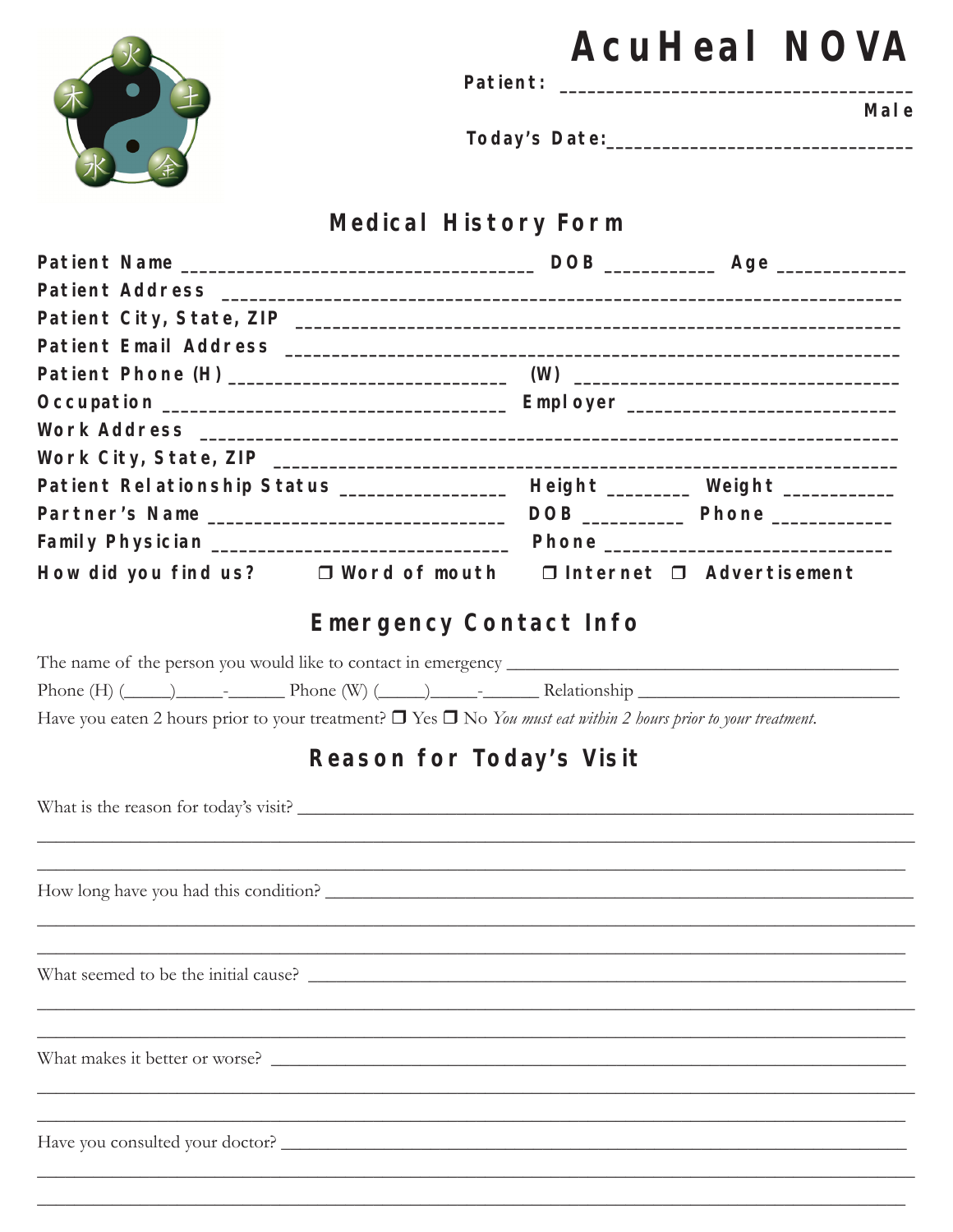

Patient:

# **AcuHeal NOVA**

Mal e

### **Health History**

Check whether you or someone in your family have/ had the condition. Note the year for conditions you have had.

|                            | You (yr) Family |                            | You (yr)     | Family |
|----------------------------|-----------------|----------------------------|--------------|--------|
| Cancer                     |                 | Herpes                     |              |        |
|                            |                 | AIDS/HIV                   |              |        |
| <b>Diabetes</b>            |                 | Other STD                  |              |        |
| Hepatitis (A, B, C) $\Box$ |                 | $-Type(s)$                 |              |        |
| High Blood Pressure $\Box$ |                 | Rheumatic Fever □          |              |        |
| <b>Heart Disease</b>       |                 | Alcoholism                 | $\mathbf{1}$ |        |
| Stroke                     |                 | Allergies                  | <b>U</b>     |        |
| Seizure Disorder           |                 | $-Type(s)$                 |              |        |
| <b>Thyroid Disease</b>     |                 | Mental Illness $\square$   |              |        |
| Asthma                     |                 |                            |              |        |
| Pacemaker                  |                 | Kidney Disease $\Box$      |              |        |
| Osteoporosis               |                 | Anemia                     |              |        |
| <b>Multiple Sclerosis</b>  |                 | Thyroid Disorder $\square$ |              |        |
| Notes:                     |                 |                            |              |        |

## Prescriptions & OTC Drugs

|  | Dose Condition |
|--|----------------|
|  |                |
|  |                |
|  |                |
|  |                |
|  |                |
|  |                |
|  |                |
|  |                |
|  |                |
|  |                |

#### Nutraceuticals & Vitamins

#### Dose Condition  $1.$  $2.$  $\overline{a}$  $\overline{\phantom{a}}$  $\sim$   $3.$ 4.  $5.$  $\overline{a}$  $\overline{a}$  $6.$  $7.$  $8.$ Side effects:

#### **Exercise**

#### **Habits**

Do you exercise regularly?

Yes  $\Box$  $No$ If so, what and how often? Amt/Week If quit, year Coffee/tea Soda\_\_\_\_\_\_ Tobacco Alcohol \_\_\_ Drugs\_

### **Surgeries**

List what they were for & the date: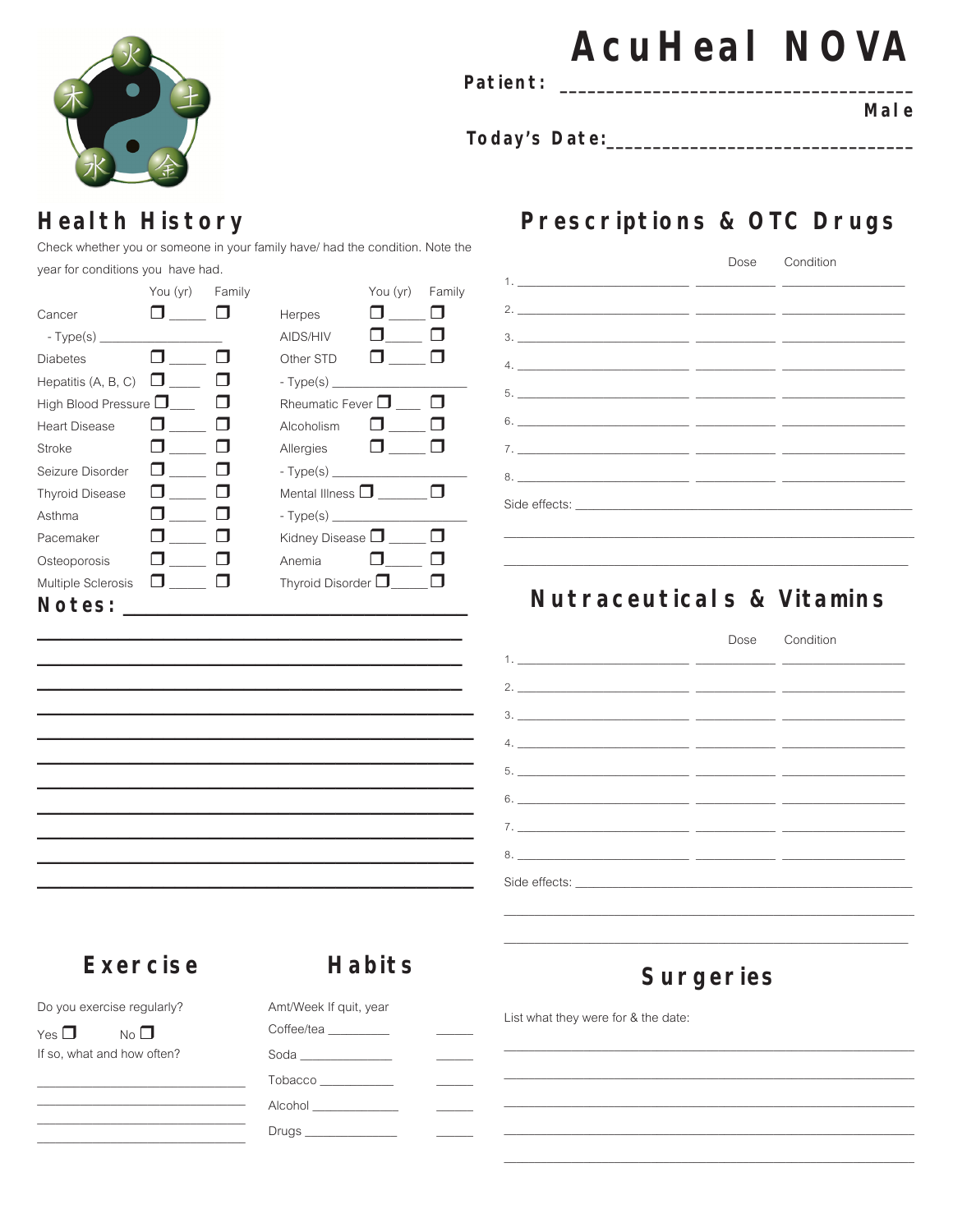

#### **Patient: \_\_\_\_\_\_\_\_\_\_\_\_\_\_\_\_\_\_\_\_\_\_\_\_\_\_\_\_\_\_\_\_\_\_\_\_\_\_**

# **AcuHeal NOVA**

#### **Male**

**Today's Date:\_\_\_\_\_\_\_\_\_\_\_\_\_\_\_\_\_\_\_\_\_\_\_\_\_\_\_\_\_\_\_\_\_** 

#### **Part A**

| Weak voice<br>Little or no desire to speak  |
|---------------------------------------------|
|                                             |
|                                             |
| Fatigue                                     |
| Spontaneous sweating                        |
| Prefer quiet environments with less talking |
| Dislike physical activity                   |
| Weakness or lack of strength                |
| Frequent, small amounts of pale urine       |

#### **Part B**

| Cold, wearing warmer clothes than others      |  |
|-----------------------------------------------|--|
| Cold arms and legs or hands and feet          |  |
| Preference for hot drinks                     |  |
| Wake up at night to urinate                   |  |
| Frequent, copious amounts of clear/pale urine |  |
| Dislike winter or air conditioned rooms       |  |
| Discomfort after eating cold foods            |  |
| Symptoms are worse during cold weather        |  |
| Tip of the nose is cold                       |  |
| Absence of thirst                             |  |

#### **Part C**

| Feeling of heat in the afternoon                |  |
|-------------------------------------------------|--|
| Hands and feet get hot                          |  |
| Heat in the center of the chest, near the heart |  |
| Dry, parched throat, especially at night        |  |
| Restless, uneasy, fidgety, agitated             |  |
| Cheeks and face get flushed                     |  |
| Underweight                                     |  |
| Night sweats                                    |  |
| Hot flashes                                     |  |

#### **Part D**

| Head spins when standing up        |  |
|------------------------------------|--|
| Numbness of hands and feet         |  |
| Dry or brittle skin, hair, or lips |  |
| Brittle or withered nails          |  |
| Anxiety                            |  |
| I oss of balance                   |  |

#### **Part E**

| Bleeding of dark, clotted blood     |  |
|-------------------------------------|--|
| Bruises or bleeding under the skin  |  |
| Blood clots                         |  |
| Black or very dark stools           |  |
| Spider veins or other visible veins |  |

#### **Part F**

| Profuse bleeding of any kind        |  |
|-------------------------------------|--|
| Urinate small amounts of dark urine |  |
| Hot-tempered                        |  |
| Preference for cold drinks          |  |
| Very thirsty                        |  |
| Bitter taste in the mouth all day   |  |
| Mouth sores                         |  |
| Hot, warmer than the people nearby  |  |
| Halitosis, bad breath               |  |
| Head gets sweaty                    |  |
| Always hungry                       |  |
| Foul-smelling stools                |  |
| Bleeding gums                       |  |

#### **Part G**

Heaviness of head or body<br>
Pain and heaviness in ioints Pain and heaviness in joints  $\Box$ <br>Stickiness in the mouth  $\Box$ Stickiness in the mouth  $\Box$ <br>Fatty bumps under the skin Fatty bumps under the skin  $\Box$ <br>Edema or swelling  $\Box$ Edema or swelling  $\Box$ <br>Bone growths or deformities  $\Box$ Bone growths or deformities  $\square$ <br>Feel heavy, slow, or sluggish Feel heavy, slow, or sluggish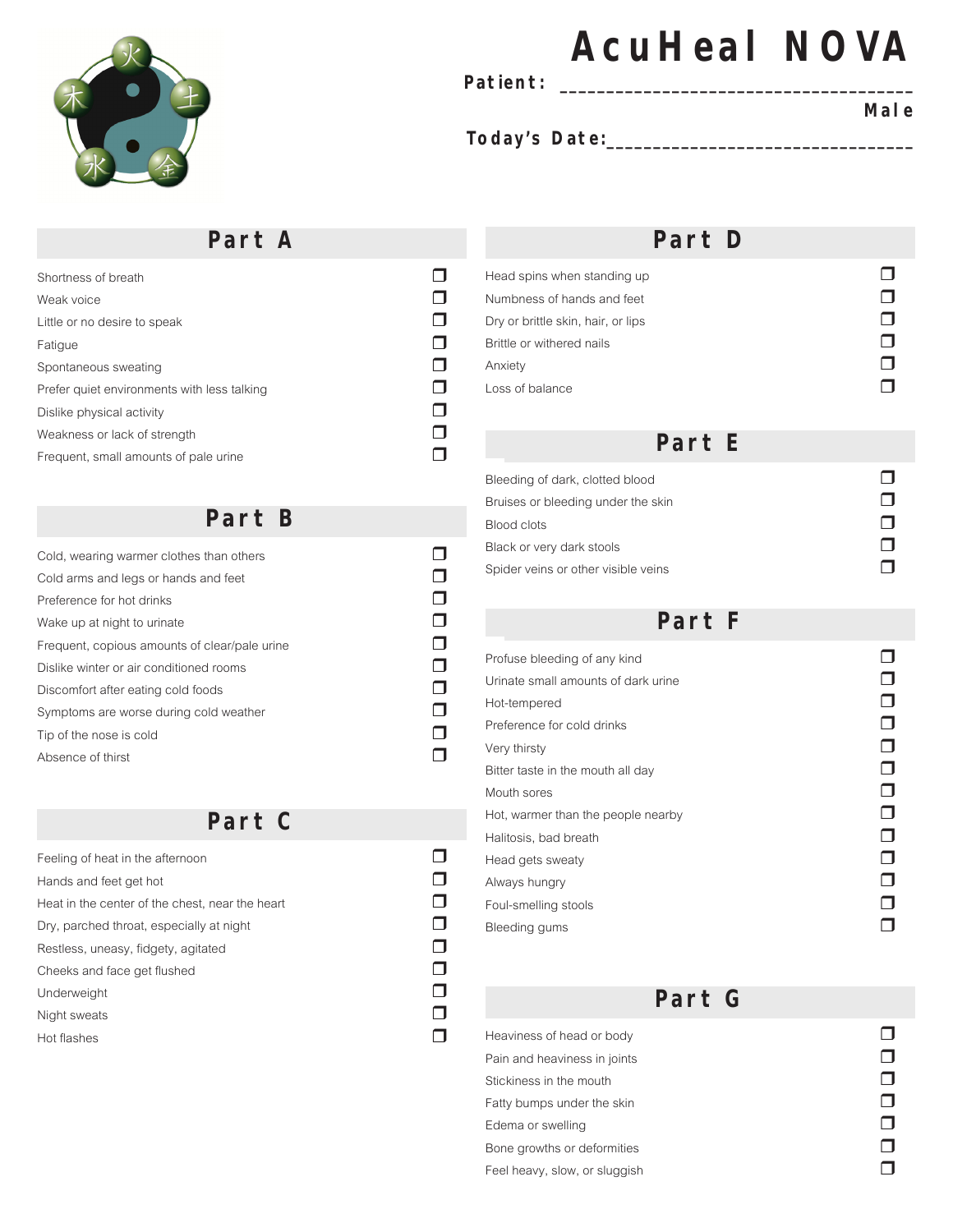

Runny nose or coughing up phlegm  $\Box$ <br>Bowel movements contain mucous Bowel movements contain mucous r Cloudy urine  $\square$ <br>
Thirst with no desire to drink Thirst with no desire to drink

#### **Part H**

| Sores on the tonque                       |  |
|-------------------------------------------|--|
| Dream-disturbed sleep                     |  |
| Difficulty falling asleep, but sleep well |  |
| Angina                                    |  |
| Speech pathology (stutter, lisp, aphasia) |  |
| Hyperactivity, excitability               |  |
| Can't think of the word you want to say   |  |
| Bitter taste in the mouth in the morning  |  |
| Palpitations: heartbeat feels too fast    |  |

#### **Part I**

| Symptoms that worsen with emotions           |  |
|----------------------------------------------|--|
| Anger, frustration, bitterness               |  |
| Ribside pain                                 |  |
| Frequent sighing                             |  |
| Feel like a lump is stuck in the throat      |  |
| Depression or mood swings                    |  |
| Stressed out or irritable                    |  |
| Clumsiness                                   |  |
| Blurred vision or floaters in your vision    |  |
| Constipation with bitty stools               |  |
| Alternating constipation and diarrhea        |  |
| Tinnitus, loud, high-pitched, like a whistle |  |
| Dry eyes                                     |  |

#### **Part J**

| Cough                         |  |
|-------------------------------|--|
| <b>Sneeze</b>                 |  |
| Struggling to breathe         |  |
| Unexpected sadness            |  |
| Asthma                        |  |
| Catch colds easily            |  |
| Swelling of the eyes and face |  |
|                               |  |

# **AcuHeal NOVA**

**Patient: \_\_\_\_\_\_\_\_\_\_\_\_\_\_\_\_\_\_\_\_\_\_\_\_\_\_\_\_\_\_\_\_\_\_\_\_\_\_** 

#### **Today's Date:\_\_\_\_\_\_\_\_\_\_\_\_\_\_\_\_\_\_\_\_\_\_\_\_\_\_\_\_\_\_\_\_\_**

**Male** 

#### **Part K**

| Abdominal bloating                      |  |
|-----------------------------------------|--|
| Lack of appetite                        |  |
| Worry or excessive thinking             |  |
| Prolapsed organ (uterus, bladder, etc.) |  |
| Sweet taste in your mouth               |  |
| Watery stools                           |  |
| Feel sleepy after eating                |  |
| Loose stools containing undigested food |  |
| Hemorrhoids                             |  |
| Poor digestion                          |  |
| Nausea                                  |  |

#### **Part L**

| Diarrhea first thing in the morning       |  |
|-------------------------------------------|--|
| Brittle or loose teeth                    |  |
| Weak bones                                |  |
| Incontinence of urine or stools           |  |
| Sore or weak back or knees                |  |
| Difficulty inhaling a deep breath         |  |
| Premature graying or thinning hair        |  |
| Hearing impairment                        |  |
| Salty taste in the mouth                  |  |
| Wake up many times during the night       |  |
| Tinnitus, low-pitched, like rushing water |  |
| Thirsty, prefer small sips of liquids     |  |
| Pressure in the eyes                      |  |
|                                           |  |

**Part M** 

| Constipation                           |  |
|----------------------------------------|--|
| Bowel movements contain blood          |  |
| Painful urination                      |  |
| Wake early and can't fall asleep again |  |
| Difficult urination                    |  |
| Seizures                               |  |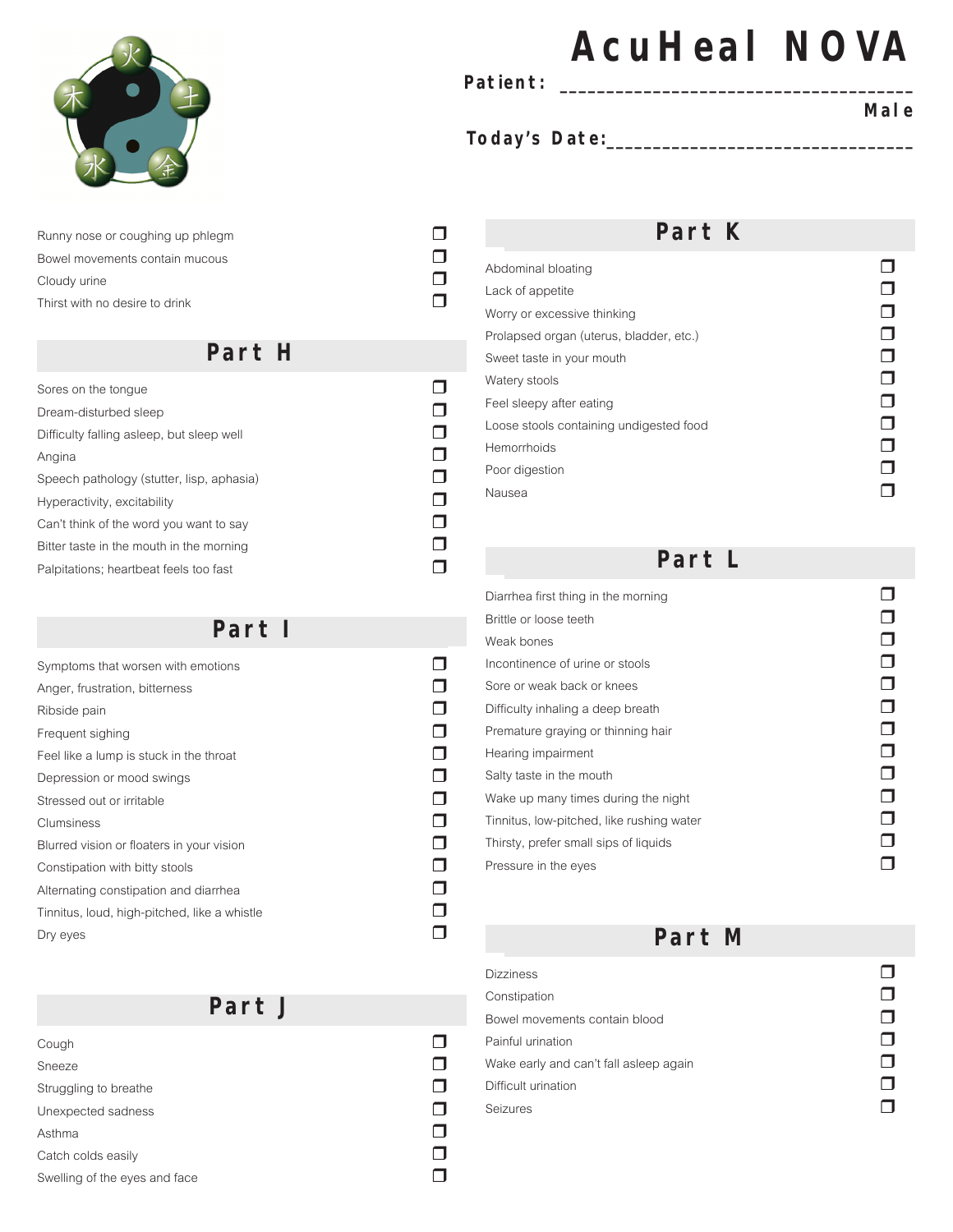

Patient:

**AcuHeal NOVA** 

**Today's Date:\_\_\_\_\_\_\_\_\_\_\_\_\_\_\_\_\_\_\_\_\_\_\_\_\_\_\_\_\_\_\_\_\_** 

#### **Male**

**Additional Health History**

Please make an X on the scales and check any boxes of symptoms you have had in the past month. If you would like to add additional information, please do so on the following page.